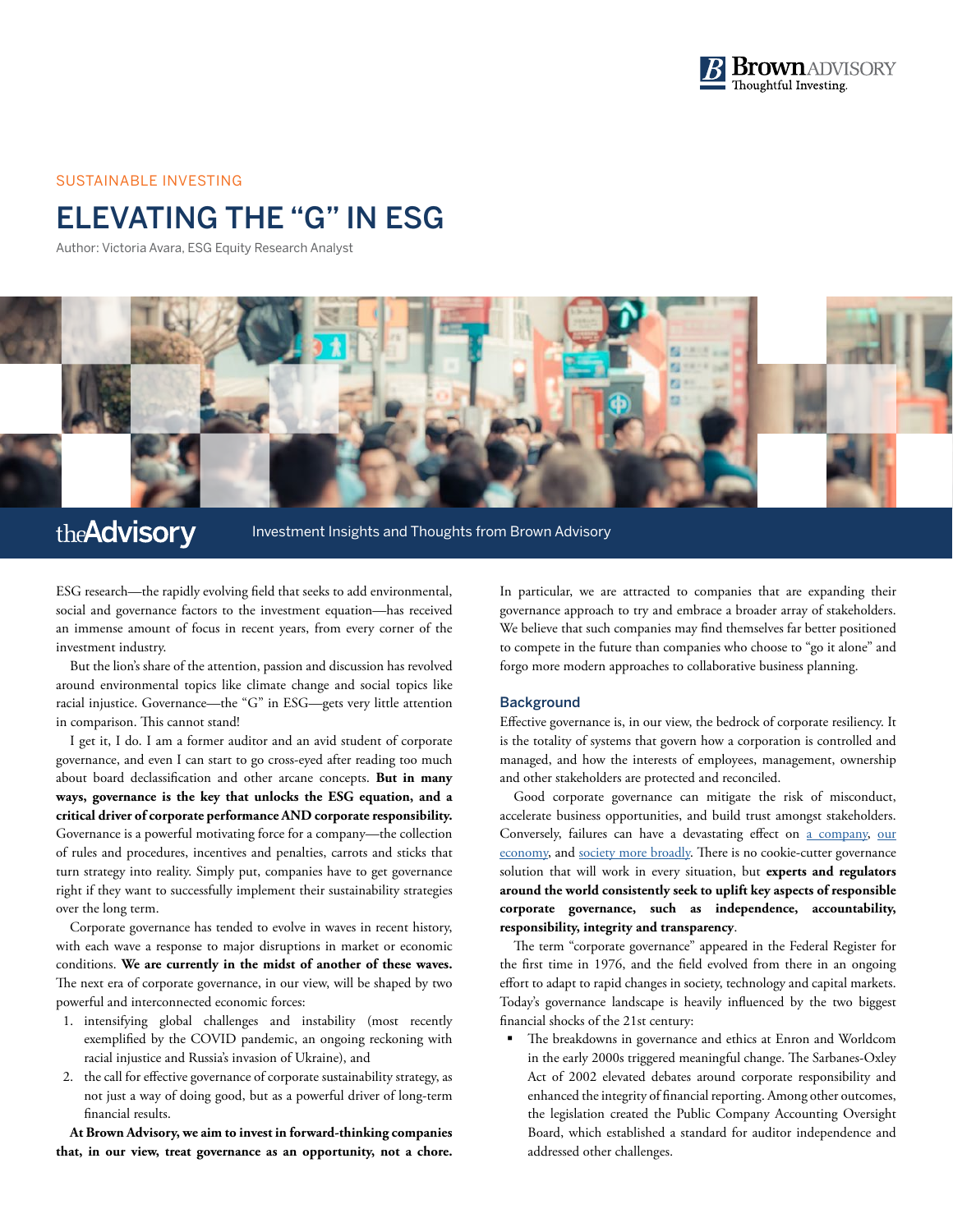

 The 2008-09 credit crisis showed that further governance reform was needed in the U.S. The Dodd-Frank Act of 2010 tightened standards and oversight of banks and put in place a multitude of institutional changes, such as new listing rules for the New York Stock Exchange. Sarbanes-Oxley and Dodd-Frank both helped elevate the priority of responsibility, transparency and integrity in U.S. corporate governance. As long-term investors, these shifts in the landscape are important for us to understand—and all signs seem to indicate that we are on the cusp of another.

#### The Next Wave

Specifically, we believe that two major challenges could reshape corporate governance for decades to come:

**1. Increasing Global Crises and Risks:** Our interdependent globalized society is under increasing threats on multiple fronts. The COVID pandemic disrupted the social and economic fabric of the world, and the more recent invasion of Ukraine by Russia upended energy markets and created a global food and refugee crisis. These recent events can be viewed as indicators of larger issues, such as the rise of authoritarianism around the world, and the dangerous degree of vulnerability that has been exposed across global supply chains. At least for some companies and sectors, the chaos of recent years will almost certainly lead to governance changes that seek to address the changing risk equation.

What keeps us up at night is the governance risk created by desperation. Companies will likely be under intense pressure over the next several years to solve for entirely new crises and risks while continuing to meet quarterly expectations. The deeper the challenge an executive team faces, the more tempting it becomes to cut corners, so it is imperative for governance standards to keep pace with market realities. (This is a point that former Sen. Sarbanes shared with me personally, almost ten years ago—I would be remiss if I didn't shout out his unyielding passion for investor protection in this article!)

**2. The Need for Governance of Corporate Sustainability:** On top of the acute crises mentioned above, companies are also grappling with chronic sustainability issues stemming from climate change, racial inclusion and a host of other challenges. The emergence of sustainability as a core element of corporate strategy will likely require broad changes in how corporate governance is practiced and regulated.

Increasingly, sustainable business strategies—whether they drive the company's revenue, help it cut costs, or gain market share from competitors—are viewed as positive drivers of company performance. Consumer attitudes are changing, the renewable energy cost curve continues to decline, and customers increasingly want and need solutions to reduce energy, water and natural resource consumption. These factors and many others have been tailwinds for many companies that are seeking to drive shareholder value through sustainable initiatives.

**However, we share the concerns of many observers that most boards and executive teams are not fully armed yet when it comes to monitoring or evaluating the success or failure of their sustainability strategies.** In its annual survey of corporate directors, PriceWaterhouseCoopers found that while [64% of directors said](https://www.pwc.com/us/en/services/governance-insights-center/library/annual-corporate-directors-survey.html) [that ESG was linked to their company's overall strategy, only 25% of](https://www.pwc.com/us/en/services/governance-insights-center/library/annual-corporate-directors-survey.html) [them said they understood those risks well.](https://www.pwc.com/us/en/services/governance-insights-center/library/annual-corporate-directors-survey.html)

Many companies face the challenge of reinforcing their boards with appropriate expertise, especially for topics such as climate change that are outside of most boards' traditional purview. At one time, these ESG issues were not core responsibilities for companies. But they are now, and fiduciary oversight needs to adapt accordingly. Currently, we are seeing this play out as the [SEC seeks to require climate-related](https://www.sec.gov/news/press-release/2022-46) [risk reporting from U.S. public companies.](https://www.sec.gov/news/press-release/2022-46) If those regulations are adopted, they will produce a notable new oversight requirement and by association, a minimum expertise requirement—for all public company boards.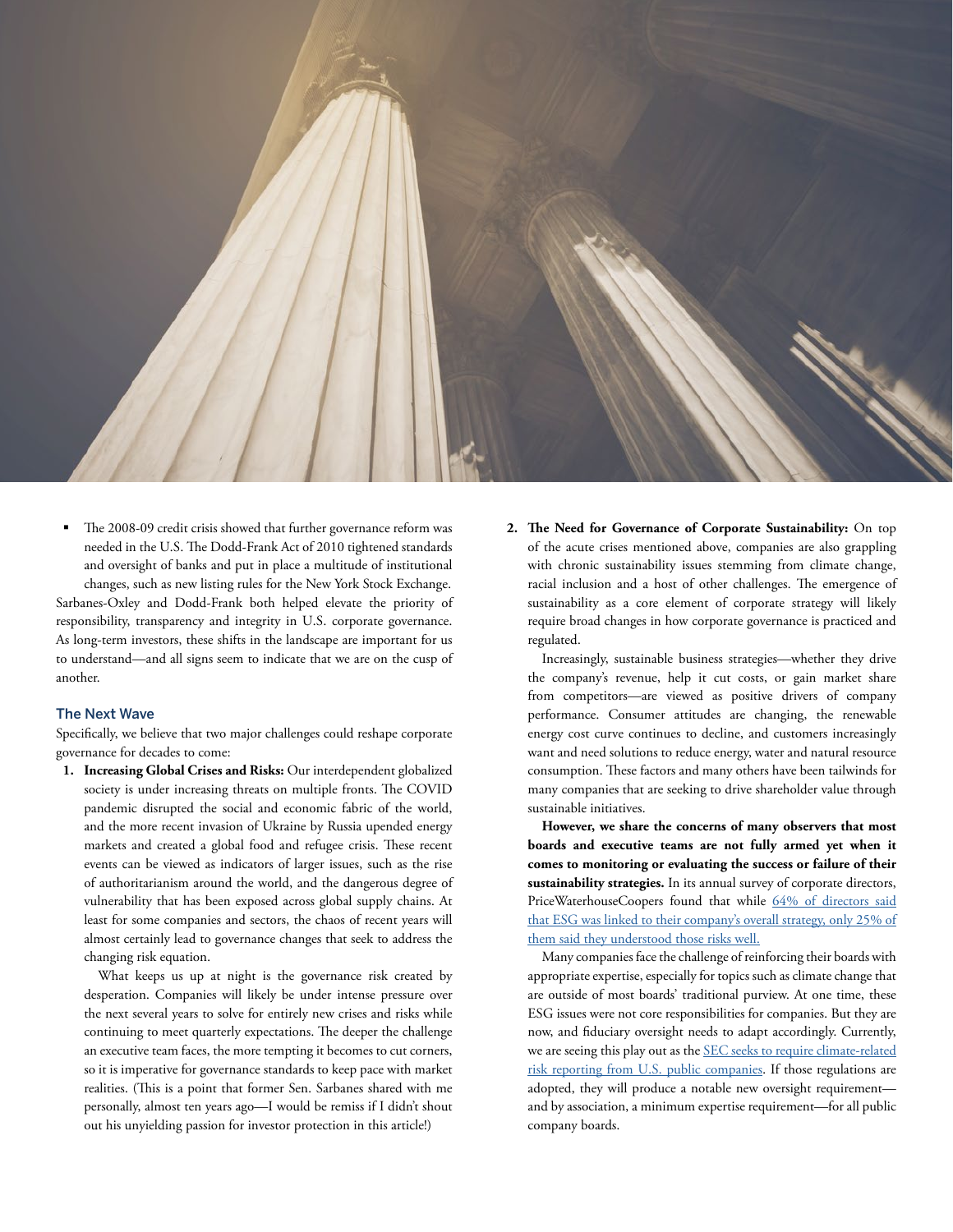#### What Are We Doing?

With regard to governance—and in our investing work in general—we tend to be more interested in things that a company can control, and less so in things they cannot. Simplistically, the SEC's decision about climate disclosure or other governance rules is unlikely to affect our investment choices much, but the way that companies *respond* to those rules how they conduct themselves with customers, competitors, investors, employees and their own boards in developing climate strategy—is meaningful and important to us. For our strategies that lean heavily on ESG research, we are most interested in companies that are creating fully fleshed-out sustainable businesses—not just reacting to legal requirements, but truly learning from sustainability challenges and proactively building governance structures that we believe will foster long-term resiliency.

We also seek to encourage companies to improve their governance practices through engagement. For example, we engage extensively with companies, bond issuers and a host of related stakeholders on strategies to address climate change. In recent years, we have partnered with groups and initiatives such as TCFD, CDP and the Science-Based Target Initiative to encourage stronger emission reduction targets and firmer structure to monitor results. We believe this groundwork will be a key foundation for many companies as they adapt their procedures to comply with new SEC climate disclosure rules (if they become law).

Because of the many years we have spent engaging with our portfolio companies, those companies increasingly ask us to provide feedback when they are considering new sustainable initiatives. In a recent example, one of our portfolio holdings instituted an annual governance outreach to deepen shareholder engagement and invited our participation. The company demonstrated its devotion to sustainability, in part, by its proactive solicitation of stakeholder feedback—a trait we view favorably.

This company announced that the process was instrumental in guiding its new "more modern and shareholder-friendly governance practices." Planned changes include declassifying director election terms (i.e., terms are no longer staggered, all directors stand for election in the same year), separating the CEO and board chair roles, implementing executive incentive compensation based on return-on-capital metrics, establishing board oversight of corporate sustainability, and taking steps to ensure the board composition is periodically refreshed.

Despite the uncertainty that lies ahead, we are incredibly encouraged by our portfolio companies that are tackling this governance challenge proactively, but there are plenty of companies that are not taking these important steps. To us, the opportunity as investors is to use governance research to separate the wheat from the chaff when selecting investments. We believe strongly that the companies who are doing this governance work now will be far better positioned to compete in the future. And we are equally convinced that investors who can look past the mundane reputation of corporate governance and see it for what it is—the roadmap for running a successful company over the long term—will be better prepared to choose wise investments that are built to last. **B**